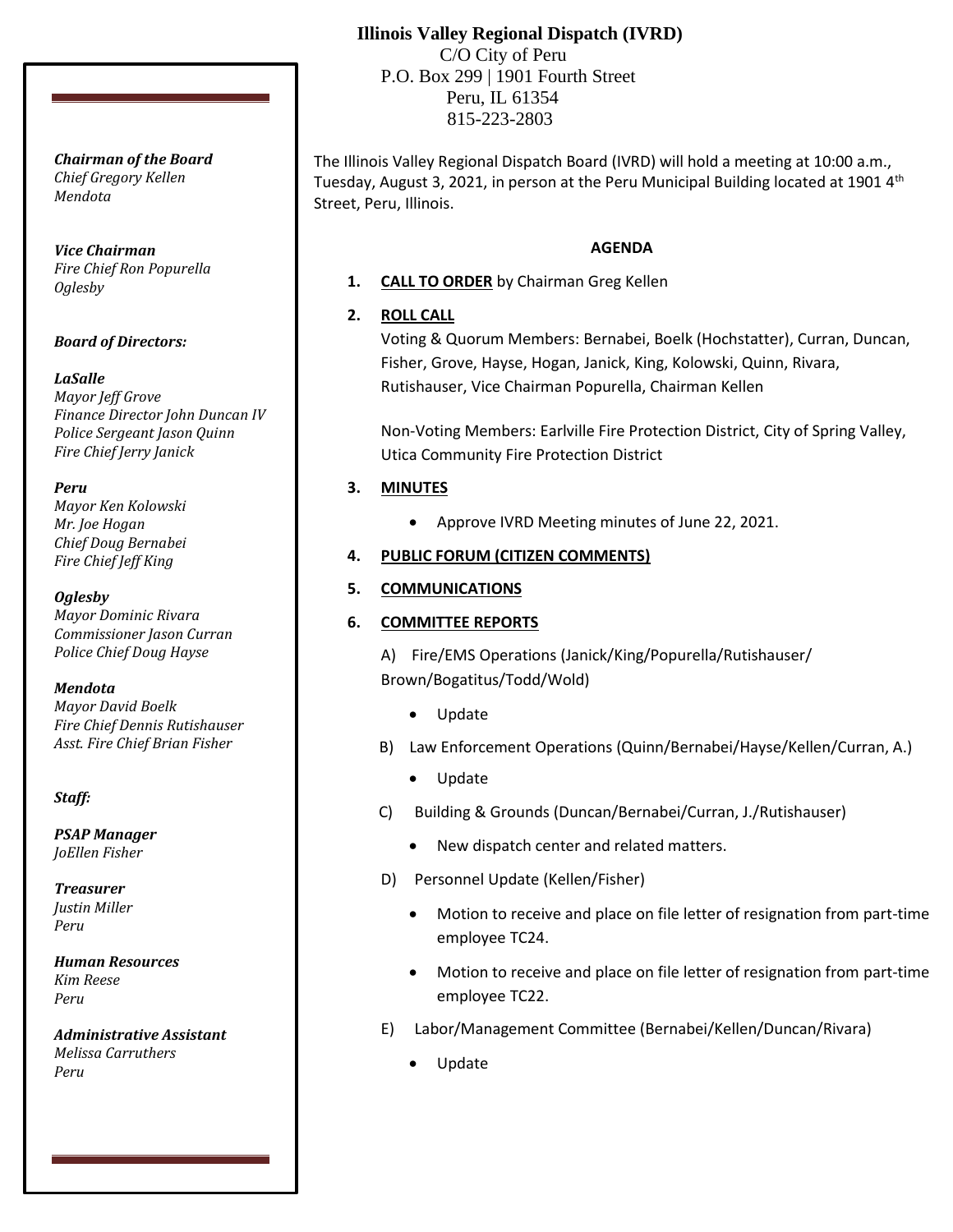# **Illinois Valley Regional Dispatch (IVRD)** C/O City of Peru P.O. Box 299 | 1901 Fourth Street Peru, IL 61354 815-223-2803

- F) IVRD PSAP Manager Report (Fisher)
	- Update
- G) Chairman's Report (Kellen)
	- Update

#### **7. REPORTS**

- Motion to receive and place July Financial Report on file and to approve and pay bills in usual manner.
- Motion to receive and place June Activity Reports on file.

#### **8. OLD BUSINESS**

• Discussion/motion to establish original member and associate member fee schedules.

### **9. NEW BUSINESS**

- Motion to approve IVRD Dental Insurance renewal quote from Delta Dental with a 1-year rate guarantee (Duncan)
- Motion to approval IVRD Life Insurance renewal quote from BCBS with a 1-year rate guarantee (Duncan)

### **10. RESOLUTIONS & ORDINANCES**

- RESOLUTION ACCEPTING THE BASE BID AND ALTERNATE BIDS #1, #2, #3, AND #4 OF LOW BID CONTRACTOR VISSERING CONSTRUCTION COMPANY IN THE TOTAL AMOUNT OF \$1,022,600.00 FOR THE COMPLETION OF THE IVRD DISPATCH CENTER PROJECT, AND APPROVING AND AUTHORIZING THE EXECUTION OF A CONSTRUCTION CONTRACT WITH VISSERING CONSTRUCTION COMPANY RELATIVE TO THE PROJECT
- RESOLUTION ACCEPTING THE BID OF LOW BID CONTRACTOR VALOR TECHNOLOGIES, INC. IN THE AMOUNT OF \$8,995.00 FOR THE COMPLETION OF ASBESTOS REMOVAL WORK FOR THE IVRD DISPATCH CENTER PROJECT, AND APPROVING AND AUTHORIZING THE EXECUTION OF A CONSTRUCTION CONTRACT WITH VALOR TECHNOLOGIES, INC. RELATIVE TO THE PROJECT
- RESOLUTION APPROVING AND AUTHORIZING THE EXECUTION OF TEN (10) YEAR BANK LOAN WITH SPRING VALLEY CITY BANK IN THE AMOUNT OF \$400,000.00 WITH A 2.1 PERCENT (2.1%) SIMPLE INTEREST RATE FOR FINANCING OF NEW IVRD DISPATCH CENTER PROJECT
- RESOLUTION APPROVING AND AUTHORIZING THE EXECUTION OF A COST SHARING AGREEMENT RELATIVE TO THE PURCHASE AND INSTALLATION OF AN EMERGENCY GENERATOR AND CERTAIN ELECTRICAL WORK TO BE PERFORMED AT THE PERU PUBLIC SAFETY BUILDING POLICE STATION AS PART OF THE CONSTRUCTION OF A NEW IVRD DISPATCH CENTER (Illinois Valley Regional Dispatch Center)

## **11. PUBLIC FORUM (CITIZEN COMMENTS)**